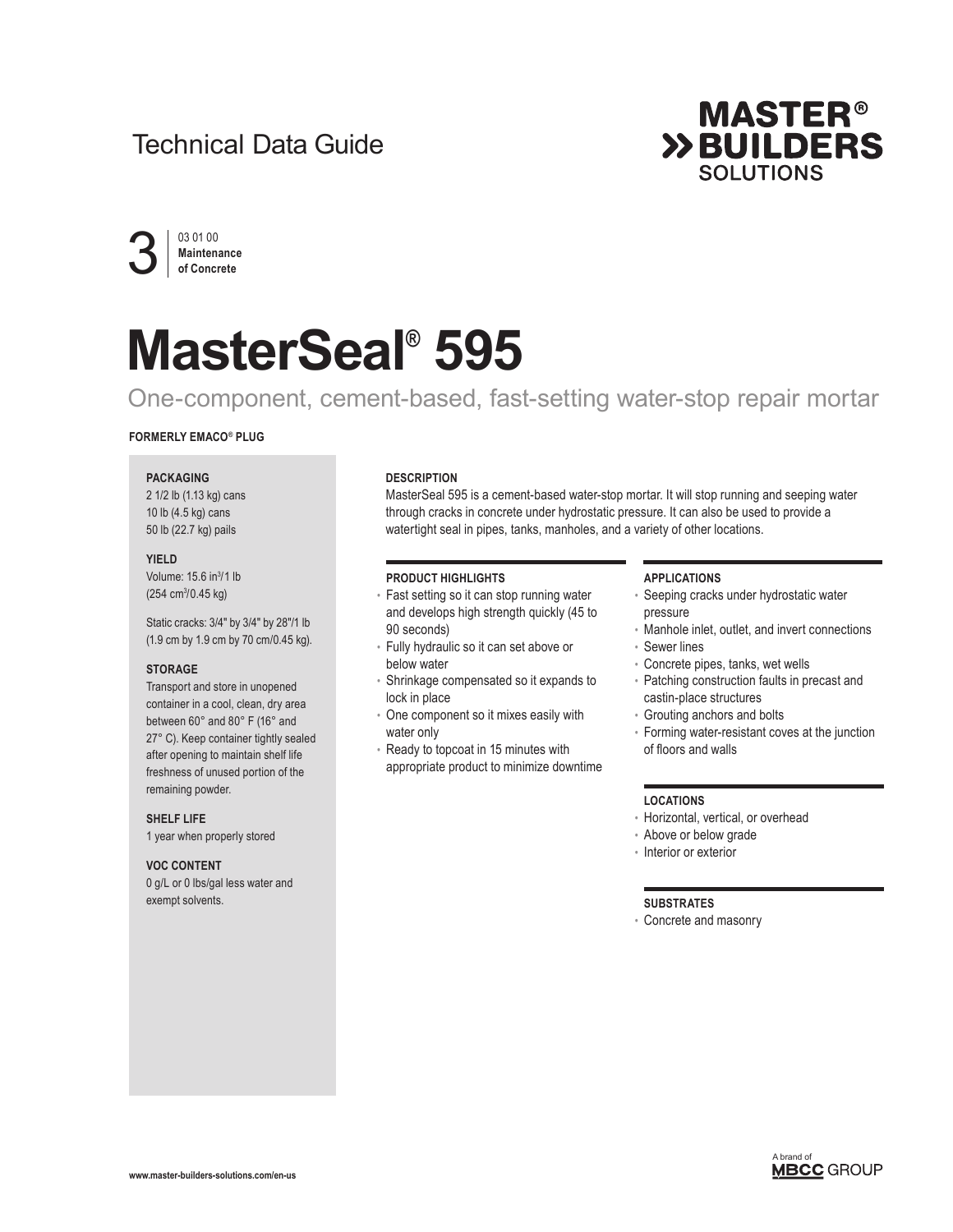#### **TECHNICAL DATA** COMPOSITION

MasterSeal 595 is a proprietary blend of cement, graded aggregate, and set-control additives.

| <b>TEST DATA</b>                       |                |                                   |
|----------------------------------------|----------------|-----------------------------------|
| <b>PROPERTY</b>                        | <b>RESULTS</b> | <b>TEST METHODS</b>               |
| Compressive strength, psi (mpa)        |                | ASTM C 109                        |
| 1 hour                                 | 5.17           |                                   |
| 1 day                                  | 15.2           |                                   |
| 28 days                                | 27.6           |                                   |
| Set time, sec                          |                | ASTM C 191                        |
| Final                                  | 50             |                                   |
| Early volume change, %                 | 0.15           | ASTM C 827                        |
| Bond test results*,                    |                | Modified ASTM C 900 / ASTM D 4541 |
| Common clay brick                      | $1.03$ mpa     |                                   |
| 75% cohesive failure of brick;         |                |                                   |
| 25% cohesive failure of MasterSeal 595 |                |                                   |

\*At 65° F (18° C) and 24% relative humidity.

All application and performance values are typical for the material, but may vary with test methods, conditions, and configurations.

#### **COMPRESSIVE STRENGTH**

ASTM C 109 utilizing a water/cement ration of 0.30

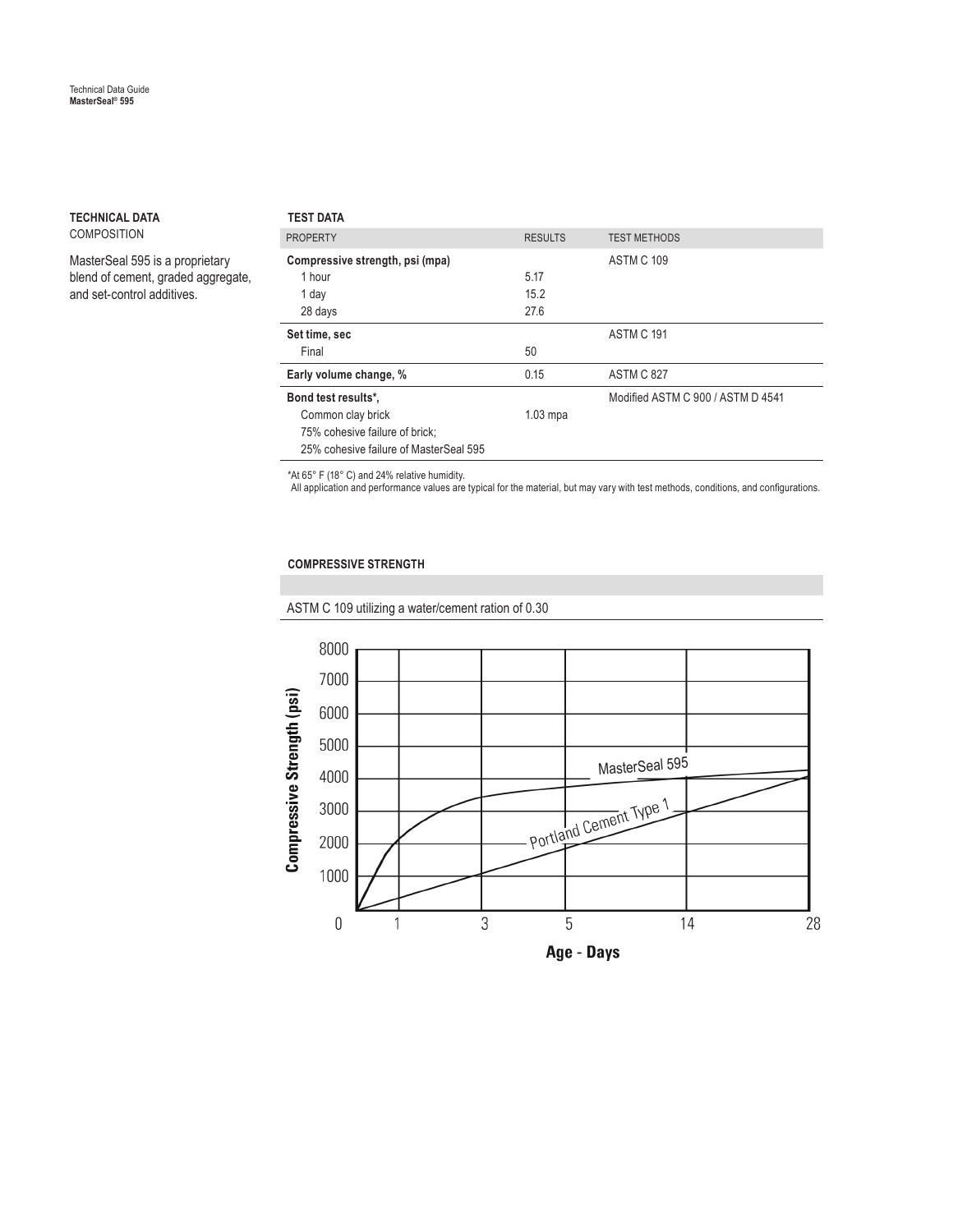#### **HOW TO APPLY** MIXING

- **1.** Mix MasterSeal 595 powder with clean, potable water.
- **2.** Use powder (neat) without adding any aggregates, chemical additives, or admixtures.
- **3.** Add approximately 1 part by volume of water to 3 parts of MasterSeal 595 and mix to a stiff consistency.
- **4.** Mix only enough MasterSeal 595 that can be successfully placed within 1 minute under normal conditions (see Temperature). Do not retemper material after initially mixing.
- **5.** Clean mixing vessel and tools immediately after each use.

#### **APPLICATION**

- **1.** Place MasterSeal 595 with minimum working, kneading, or rubbing.
- **2.** Force MasterSeal 595 repair mortar into cracks or holes and hold in place (without twisting) until set is fully achieved.
- **3.**Just prior to final hard set, MasterSeal 595 may be "shaved" with a trowel until flush with the surrounding surface. Always shave from the center out, in the direction of the bond line.
- **4.** If the repair area is dry at the time of placement, keep substrate damp for 15 minutes minimum, using a fine spray misting of water, before and after placement.

#### SEALING JUNCTIONS

- **1.** To seal static cracks at the junction of floors and walls, rout or cut out the crack at least 3/4" (19 mm) wide and deep, slightly undercutting if possible.
- **2.** Flush away all loose debris, dust, and dirt with clean water.
- **3.** Force MasterSeal 595 into the prepared crack with a round tool or margin trowel until a set is fully achieved and smooth out to form a cove at wall-to-floor junctions.
- **4.** Keep damp for at least 15 minutes.

STOPPING RUNNING WATER

**1.** To stop active water from running through concrete and masonry, cut out crack or hole to a minimum depth and width of 3/4" (19 mm). Always square cut or undercut when possible; do not "V" cut.



- **2.** Start at top and force MasterSeal 595 into crack. In areas of great pressure, do not place MasterSeal 595 into opening immediately. Hold MasterSeal 595 in hand or on trowel until a slight warming occurs. Then press MasterSeal 595 firmly into opening.
- **3.** Do not remove trowel or hand pressure too soon so as to provide some confinement to Plug expansion during its set. Do not twist MasterSeal 595 during placement or disturb during set time (5 minutes).
- **4.** After placement to stop the active water flow, carefully cut and "trowel shave" the patch level with the surrounding surface.

#### SEALING LEAKS IN JOINTS AND CRACKS

- **1.** To stop leaking mortar joints or static cracks in below-grade masonry and concrete walls, cut out defective mortar joints or cracks to a minimum width and depth of 3/4" (19 mm). Undercut when possible.
- **2.** Force MasterSeal 595 into opening and keep damp for at least 15 minutes or until a set is fully achieved.

#### REPAIRING CONSTRUCTION FAULTS

- **1.** For patching holes and voids, etc., in concrete walls, remove all tie wires and wood or steel separators by cutting back from surface to a minimum depth of 3/4" (19 mm).
- **1.** When there is no active water present, the Master Builders Solutions Building Systems family of repair mortars may be used more appropriately.

ANCHORING HARDWARE

- **1.** To anchor steel bolts or posts in vertical concrete or masonry, drill a hole deep enough to properly secure bolt or post and large enough so there is at least 1/2" (13 mm) on all sides of bolt or post.
- **2.** Fill hole with MasterSeal 595 and tamp so that entire hole is full. Immediately center bolt or post over hole and force into the putty-like MasterSeal 595.
- **3.**Tamp MasterSeal 595 firmly around bolt or post; keep continuously moist for 15 minutes.
- **4.** Apply no pressure or stress to bolt or post for a minimum of 5 hours after placement.

#### TOPCOATING

- **1.** Cured MasterSeal 595 repairs can be topcoated with MasterSeal 581 or Master-Seal 584, both modified with Master-Emaco A 660, as soon as an initial set is reached.
- **2.** Cured MasterSeal 595 repairs can also be topcoated with various alkali-resistant acrylic coatings or used in conjunction with Master-Protect HB 400 and Master-Protect HB 200.
- **3.** MasterSeal 595 may also be used with preformed waterproof sheet membranes after approximately 6 – 7 days cure.

#### **CLEAN UP**

 Remove MasterSeal 595 from tools with clean water immediately after use. Cured material must be mechanically removed. Clean hands and skin immediately with soap and water.